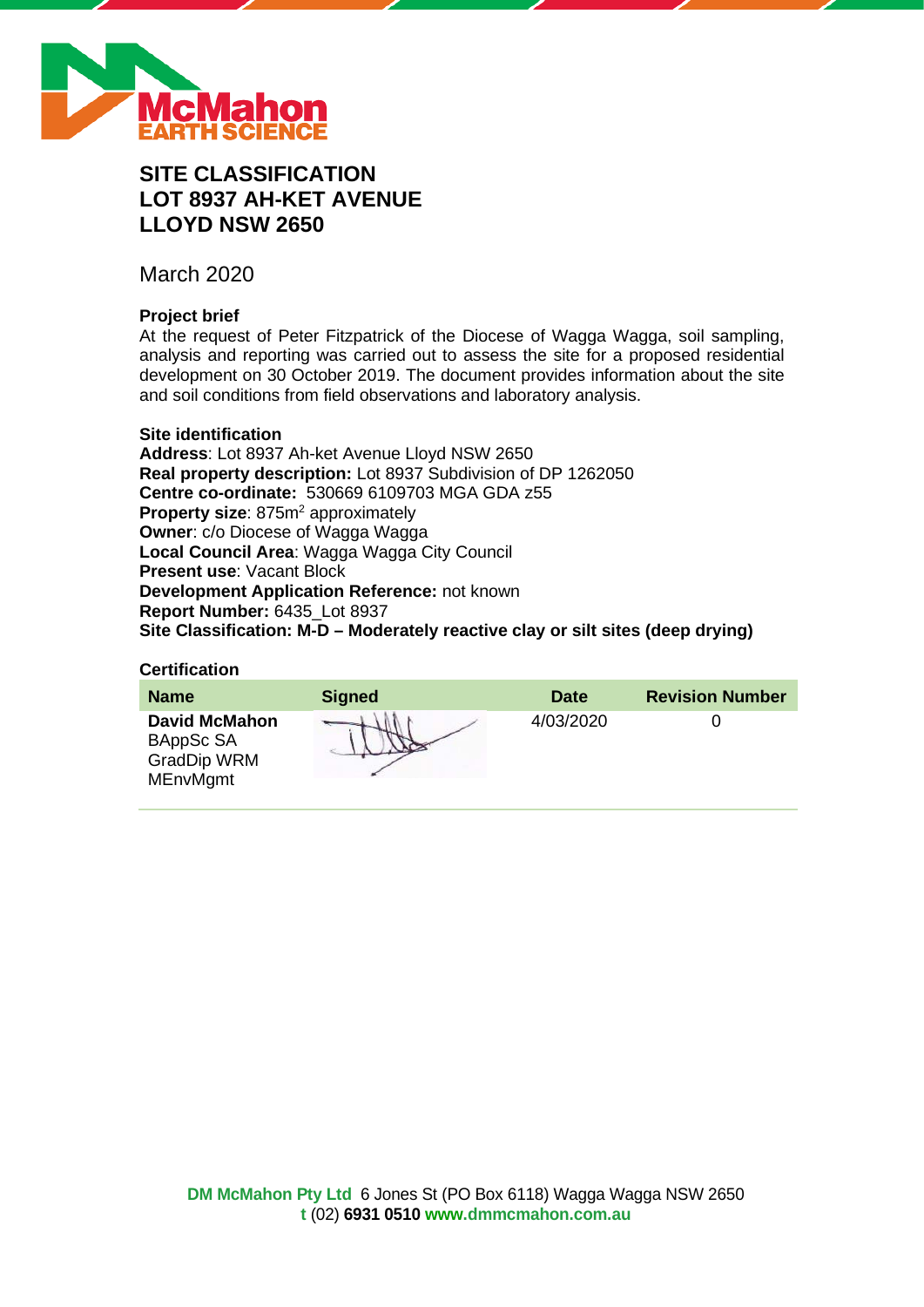## **Physical characteristics of the site**

A desktop review and investigation of the topography, hydrology, soil, lithology, geology and hydrogeology of the site has been undertaken and are as follows:

## **Topography**

The Lake Albert 1:25,000 Topographic Map (Sheet 8327-1S) indicates that the site is located at an elevation of approximately 239m AHD. The site landform is classed as a simple slope and the slope class is gently inclined.

#### **Vegetation**

The site is devoid of vegetation.

#### **Hydrology**

The nearest named waterway is Stringybark Creek located 3414m to the south east of the site. Due to the relative incline of the site, rainfall is likely to both run off and infiltrate into the relatively permeable topsoil.

#### **Weather**

The average rainfall for Wagga Wagga is approximately 526.8mm per annum, with the wettest months being October, June and July. Annual mean evaporation for the region is 1715.5mm with mean daily evaporation ranges from 1.2mm in July to 9.2mm in January. Wagga Wagga is characterised by cold wet winters and hot dry summers with mean maximum temperatures ranging from 12.9°C in July to 31.9 °C in January and mean minimum temperatures ranging from 1.3ºC in July to 15.9ºC in February. Rainfall, temperature and evaporation data from Wagga Wagga Agricultural Institute 73127 (www.bom.gov.au).

#### **Soil & Landform**

The site lies within the mapping unit ld from the Soil Landscapes of the Wagga Wagga 1:100 000 Sheet (DLWC, 1997). The map unit ld is described as:

## *ld – Lloyd (Erosional Landscapes)*

*Landscape*: rolling low hills on Ordovician metasedimentary rocks. Local relief 30–90 m; slopes 10–20%. Broad crests and ridges; long waning mid to lower slopes; broad drainage depressions. Variable rock outcrop 0–50%. Extensively to completely cleared mid to high open-forest.

*Soils*: shallow (<0.5 m), moderately well-drained Paralithic Leptic Rudosols (Lithosols) on some crests, ridges and upper slopes; deep (1.0–1.5 m), imperfectly drained Red Kurosols (Red Podzolic Soils) on other crests and upper slopes; moderately deep (0.5– 1.0m), moderately well-drained Red Chromosols and Kurosols (Red Podzolic Soils) on mid to lower slopes; and moderately deep (0.5–1.0 m), imperfectly drained Brown Kurosols (Yellow Podzolic Soils) in drainage lines.

*Limitations*: high erosion hazard; steep slopes (localised); localised rock outcrop; localised poor drainage; localised waterlogging; foundation hazard (localised); mass movement; shallow, stony and strongly acid soils (on ridges and upper slopes); localised aluminium toxicity; localised salinity.

#### **Lithology and Geology**

Undivided Ordovician metasedimentary rocks—thinly interbedded siltstones, shales and phyllites, with minorschists and minor quartzites. Lithology is highly variable

over a short distance. Relatively thick (1 m to several metres) colluvial and slopewash clayey sediments occur on lower slopes and in drainage depressions. There is generally no rock outcrop, but occasionally <50% (at sites usually underlain by sandstone).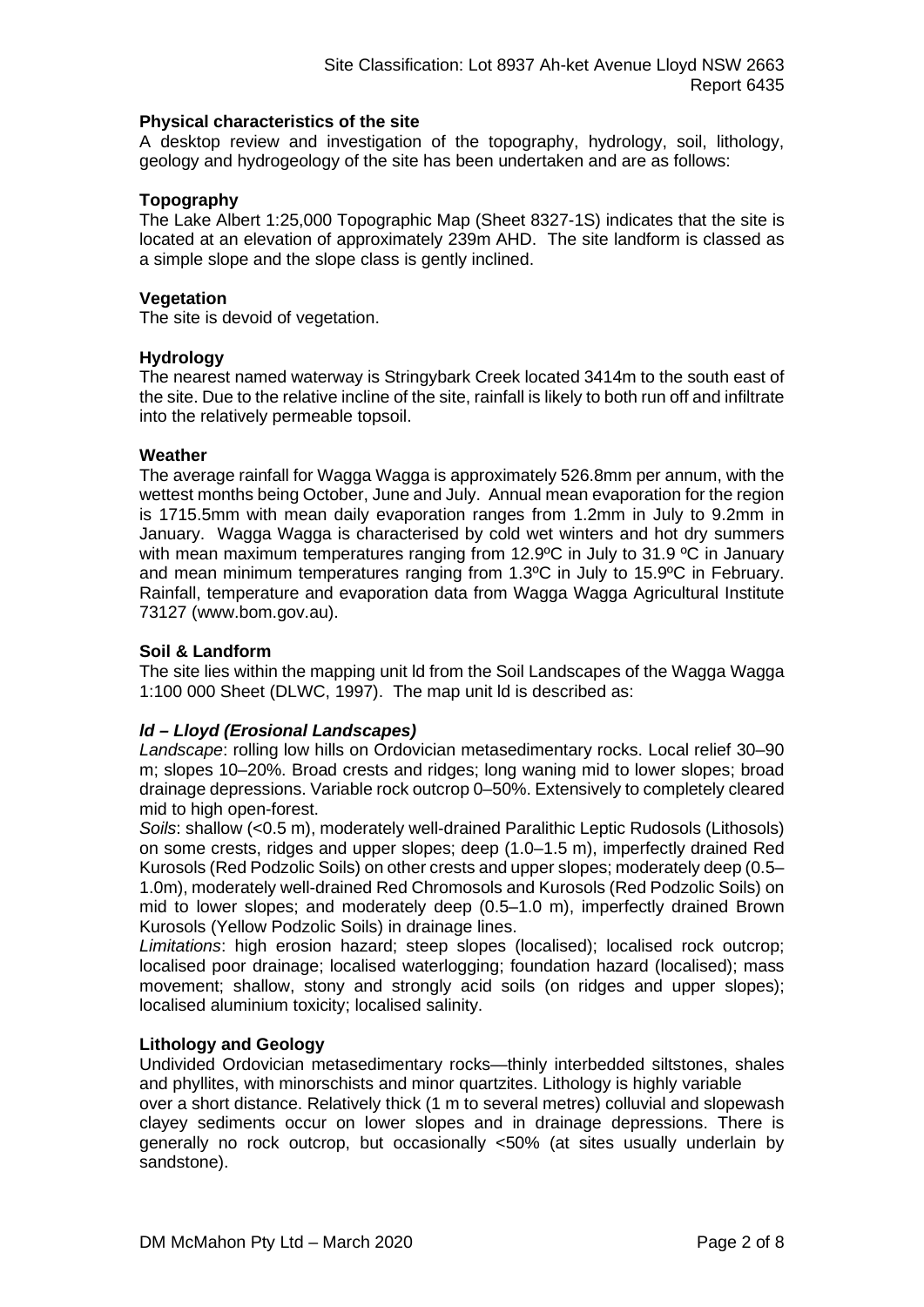# **Hydrogeology**

From the Geoscience Australia hydrogeology dataset, the groundwater beneath the site is described as porous, extensive highly productive aquifers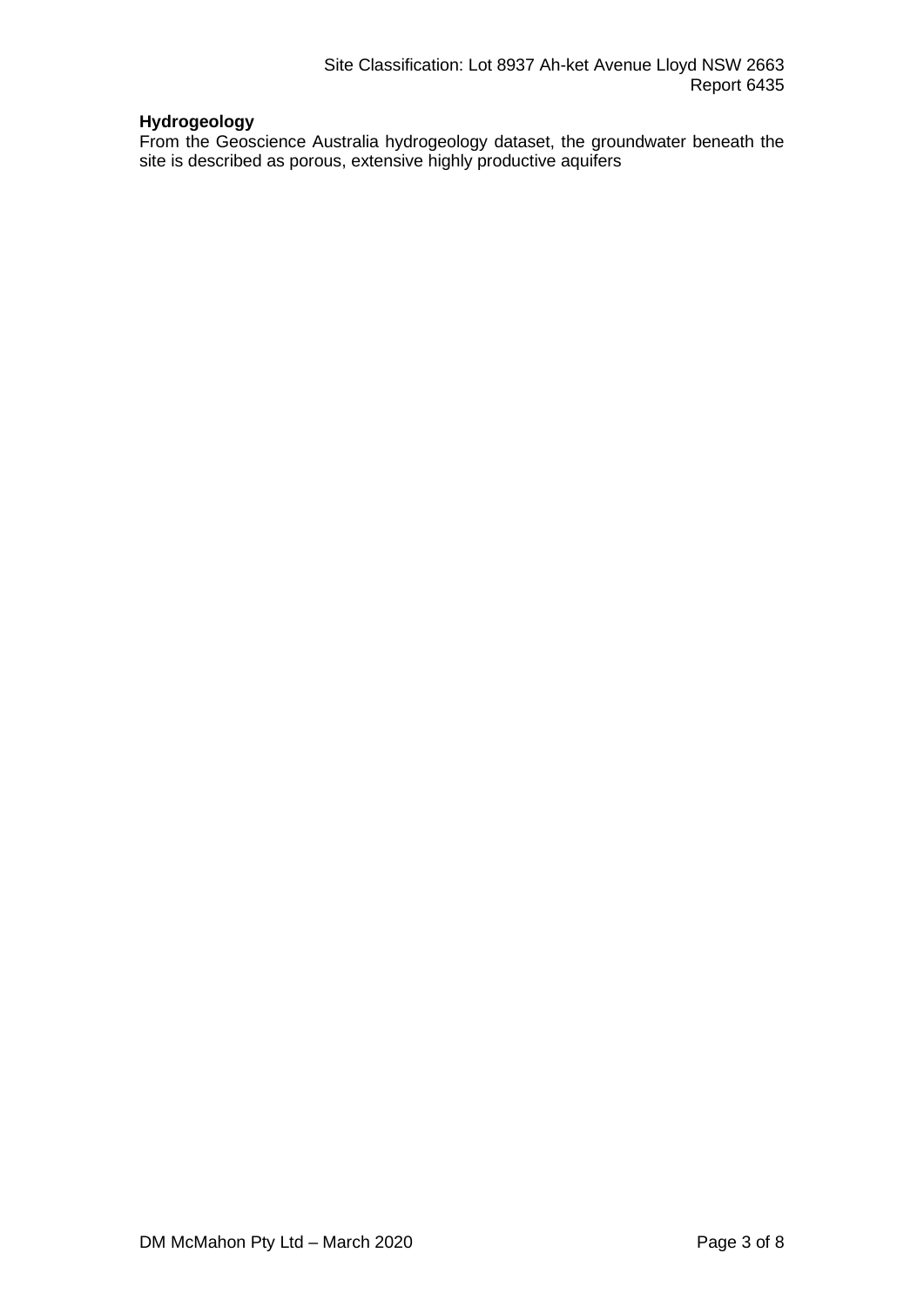# **Site Condition**

Through site investigation, field observations, in situ tests and laboratory analysis the following site geotechnical model has been developed. Details of the general conditions encountered with a field description of the soil, engineering properties and the location of the boreholes can be seen as follows, Table 1, Figure 1.

| Table 1: Site geotechnical model with field description and observations |  |
|--------------------------------------------------------------------------|--|
|--------------------------------------------------------------------------|--|

| <b>Soil</b><br><b>Origin</b> | <b>Depth</b><br>(m) | <b>Class</b><br><b>(AS17</b><br>26<br>$-2017$ | Soil Name /<br><b>Description</b> | <b>Grain</b><br><b>Size</b> | <b>Primary</b><br><b>Colour</b> | <b>Mottle</b><br><b>Colour</b> | <b>Mois-</b><br>ture | Plas-<br>ticity | <b>Consis-</b><br>tency | <b>Observations</b><br>and/or comments | <b>Engineering</b><br><b>Properties</b> |
|------------------------------|---------------------|-----------------------------------------------|-----------------------------------|-----------------------------|---------------------------------|--------------------------------|----------------------|-----------------|-------------------------|----------------------------------------|-----------------------------------------|
| <b>Borehole 1</b>            |                     |                                               |                                   |                             |                                 |                                |                      |                 |                         |                                        |                                         |
| <b>FILL</b>                  | $0.0 - 0.5$         | CI                                            | <b>CLAY</b>                       | Fine                        | Reddish<br><b>Brown</b>         | Nil                            | D                    | Low             | Firm                    | $\overline{\phantom{a}}$               |                                         |
| <b>FILL</b>                  | $0.5 - 0.8$         | <b>CI</b>                                     | <b>Silty CLAY</b>                 | Fine                        | Reddish<br><b>Brown</b>         | <b>Nil</b>                     | T                    | Low-<br>Med     | <b>Stiff</b>            | Mica present                           |                                         |
| Residual                     | $0.8 - 1.2$         | <b>CI</b>                                     | <b>Silty CLAY</b>                 | Fine                        | Yellow                          | Nil                            | D                    | Low-<br>Med     | Very<br><b>Stiff</b>    |                                        | <b>Ys</b><br>Expansivity<br>20-40mm     |
| Residual                     | $1.2 - 3.0$         | <b>CI</b>                                     | <b>Silty CLAY</b>                 | Fine                        | Yellow                          | <b>Nil</b>                     | D                    | Low-<br>Med     | Very<br><b>Stiff</b>    |                                        |                                         |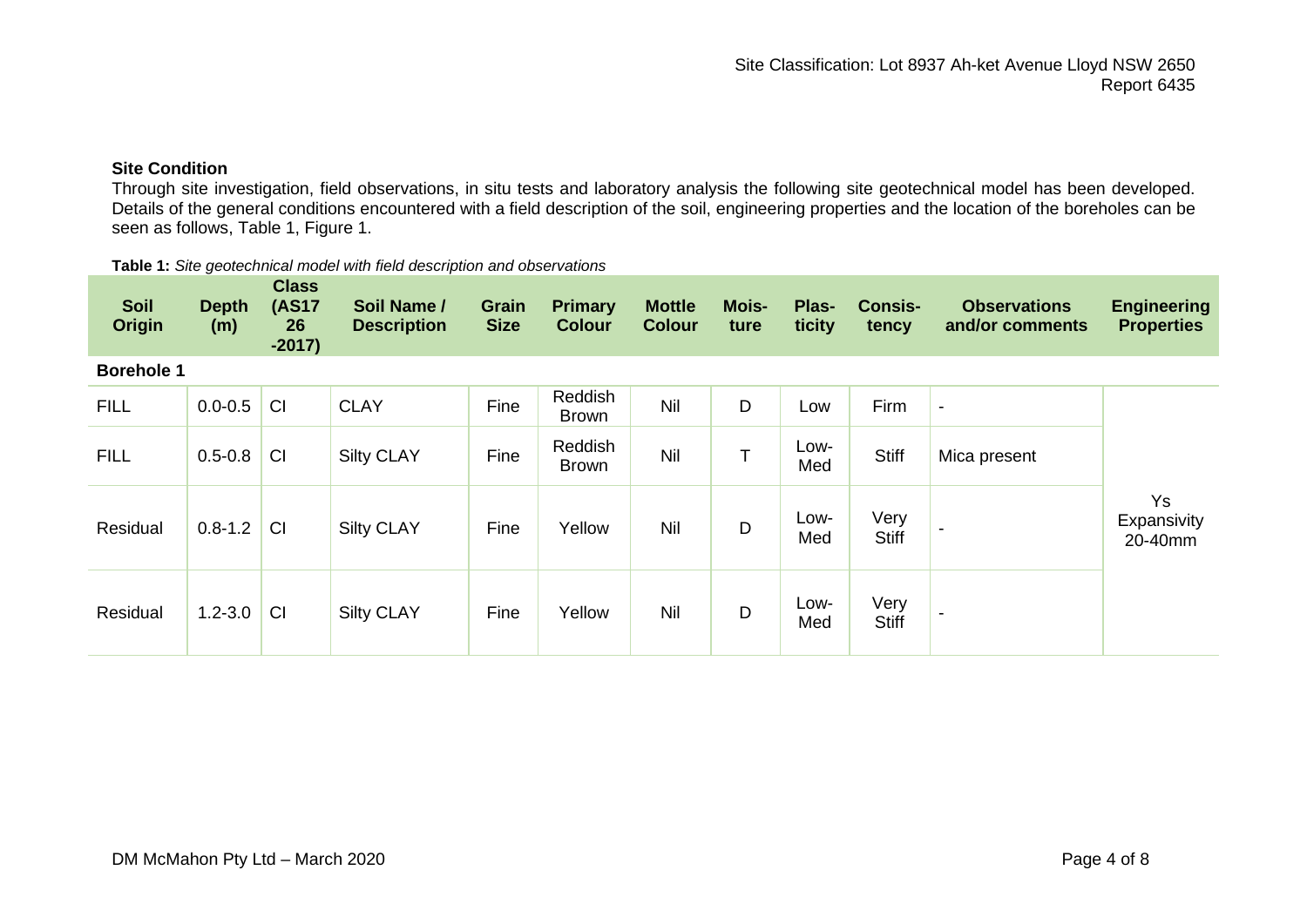

**Figure 1:** *Annotated site plan overlain on aerial photograph depicting borehole locations*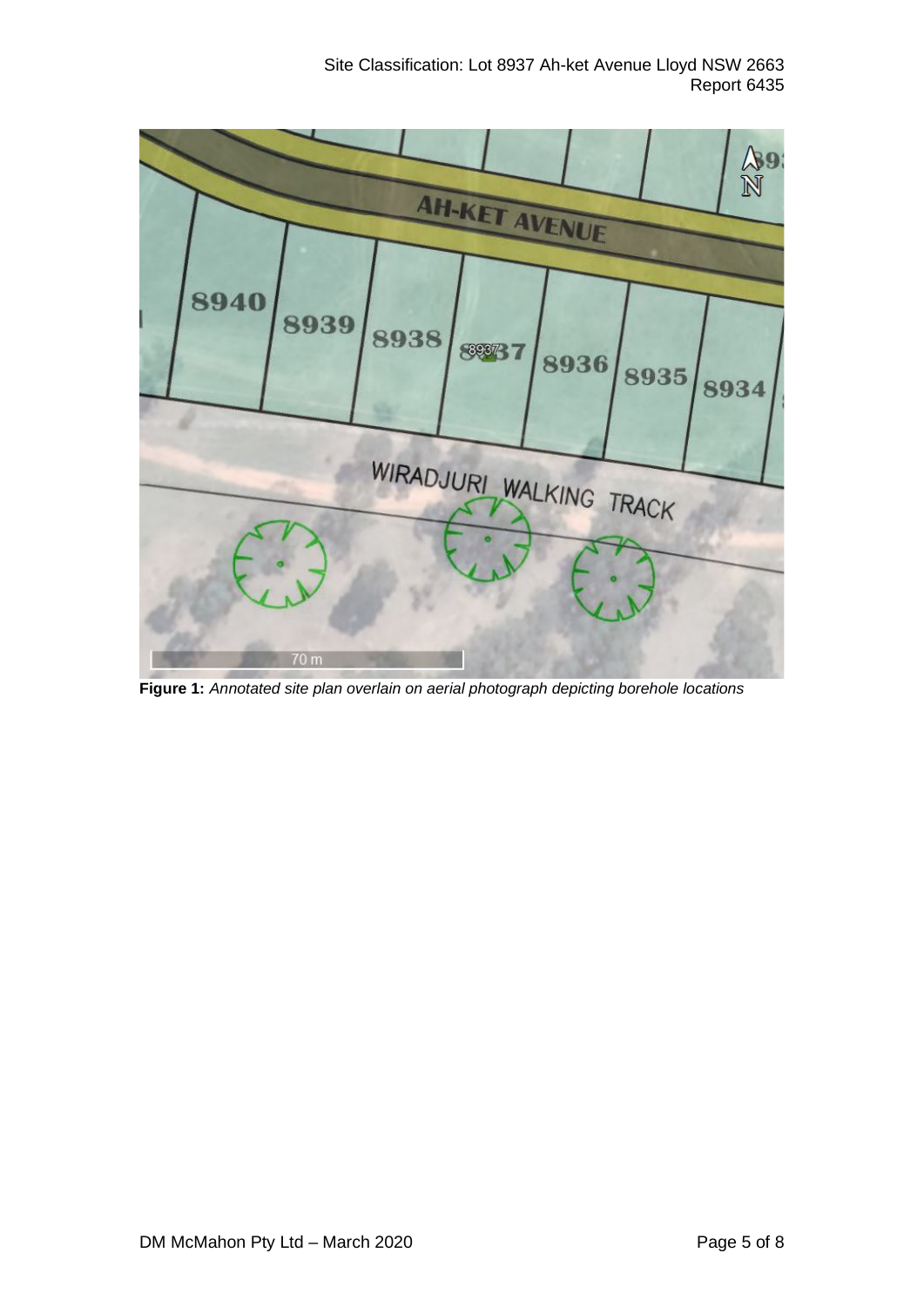## **Site Classification**

Based on the field assessment and laboratory data and assumptions therein the site is classified as **M-D – Moderately reactive clay or silt sites (deep drying), which may experience moderate ground movement from moisture changes** by reference to AS2870:2011.

## **Assumptions**

Site investigation and classification was carried out by reference to AS2870:2011. The proposed building is a single storey residential development.

This classification is based on the footings being founded into the underlying FILL or residual 'CI' clay soils. If the footings are not into the specified material the site classification will need to be reassessed.

FILL materials where identified on this report are considered as 'controlled fill' in accordance with AS3798 and can be considered suitable for use as foundation/subgrade. Fill certification report ID 'FC19-06'.

Footings may be founded partly on fill and partly on natural material depending on founding depths. As such, footing design may require careful consideration by the structural engineer to minimise potential differential settlement.

An allowable bearing pressure of up to 50kPa and 100kPa for raft slab beams and strip footings respectively may be adopted.

If more than 0.4m of uncontrolled fill is present or placed, or if depth of excavation within the building area extends more than 0.5m below the existing surface, the above classification will need to be reassessed.

Any earthworks on site will be carried out by reference to AS3798: 2007.

If any unconsolidated or saturated soils are encountered during excavation, or conditions that are not alike the above description, the site supervisor should be informed, the work stopped and this office be contacted immediately for further evaluation.

Where trees and large shrubs are removed from the site all roots are to be removed and voids replaced with compacted fill by reference to AS3798:2007.

The soils investigated are all natural ground and no free groundwater was encountered at the time of the investigation.

Site drainage and vegetation limitations are adhered to as per the CSIRO Foundation Management and Footing Performance: A Homeowner's guide, BTF-2011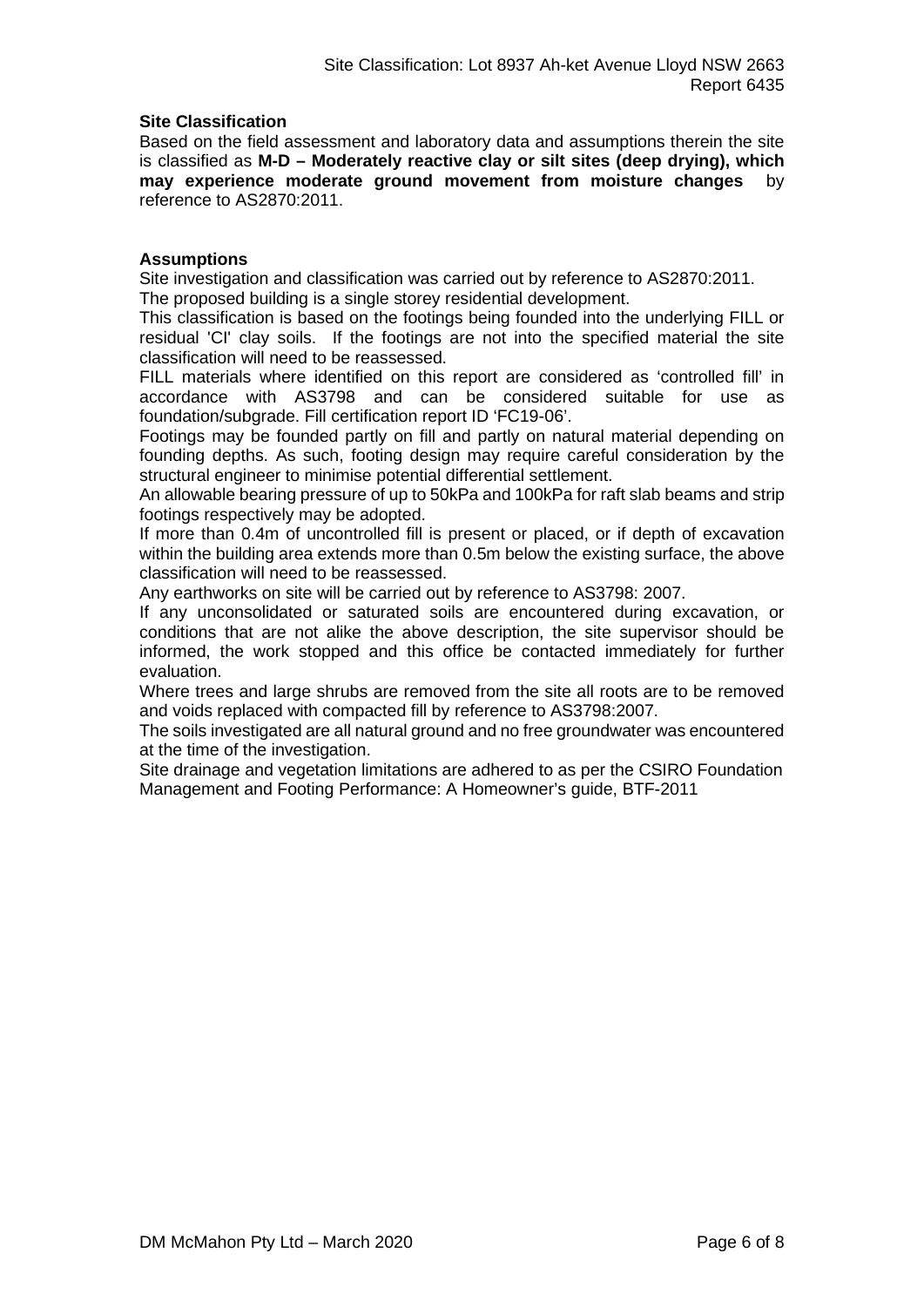# Site Classification: Lot 8937 Ah-ket Avenue Lloyd NSW 2663 Report 6435

| <b>Log Column</b>                |                      | <b>Symbol</b>                      | <b>Definition</b>                                                                                                                                                                                                                                                                                                                                                                                                          |  |  |  |  |
|----------------------------------|----------------------|------------------------------------|----------------------------------------------------------------------------------------------------------------------------------------------------------------------------------------------------------------------------------------------------------------------------------------------------------------------------------------------------------------------------------------------------------------------------|--|--|--|--|
| Soil Origin                      |                      | <b>TOPSOIL</b>                     | Mantle of surface and/or near-surface soil often but not always defined by high levels of organic<br>material, both dead and living. Remnant topsoils are topsoils that subsequently been buried by<br>other transported soils. Roots of trees may extend significantly into otherwise unaltered soil and<br>the presence of roots is not a sufficient reason for describing a material as topsoil.                        |  |  |  |  |
|                                  |                      | <b>FILL</b>                        | Any material which has been placed by anthropogenic processes                                                                                                                                                                                                                                                                                                                                                              |  |  |  |  |
|                                  |                      | Alluvial                           | Deposited by streams and rivers                                                                                                                                                                                                                                                                                                                                                                                            |  |  |  |  |
|                                  |                      | Colluvial                          | Soil and rock debris transported down slope by gravity, with or without the assistance of flowing<br>water and generally deposited in gullies or at the base of slopes. Colluvium is often used to<br>refer to thicker deposits such as those formed from landslides, whereas the term 'slopewash'<br>may be used for thinner and more widespread deposits that accumulate gradually over longer<br>geological timeframes. |  |  |  |  |
|                                  |                      | Extremely<br>weathered<br>material | Formed directly from in situ weathering of geological formations. Although this material is of soil<br>strength, it retains the structure and/or fabric of the parent rock material.                                                                                                                                                                                                                                       |  |  |  |  |
|                                  |                      | Residual                           | Formed directly from in situ weathering of geological formations. These soils no longer retain<br>any visible structure or fabric of the parent soil or rock material                                                                                                                                                                                                                                                      |  |  |  |  |
| <b>Class</b>                     |                      | GW                                 | Gravel and gravel-sand mixtures, little to no fines                                                                                                                                                                                                                                                                                                                                                                        |  |  |  |  |
| (AS1726-<br>2017)                |                      | GP                                 | Gravel and gravel-sand mixtures, little to no fines, uniform gravels                                                                                                                                                                                                                                                                                                                                                       |  |  |  |  |
|                                  |                      | GМ                                 | Gravel-silt mixtures and gravel-sand-silt mixtures                                                                                                                                                                                                                                                                                                                                                                         |  |  |  |  |
|                                  |                      | GC                                 | Gravel-clay mixtures and gravel-sand-clay mixtures                                                                                                                                                                                                                                                                                                                                                                         |  |  |  |  |
|                                  |                      | SW                                 | Sand and gravel-sand mixtures, little to no fines                                                                                                                                                                                                                                                                                                                                                                          |  |  |  |  |
|                                  | Coarse grained soils | <b>SP</b>                          | Sand and gravel-sand mixtures, little to no fines                                                                                                                                                                                                                                                                                                                                                                          |  |  |  |  |
|                                  |                      | <b>SM</b>                          | Sand-silt mixtures                                                                                                                                                                                                                                                                                                                                                                                                         |  |  |  |  |
|                                  |                      | SC                                 | Sand-clay mixtures                                                                                                                                                                                                                                                                                                                                                                                                         |  |  |  |  |
|                                  |                      | ML                                 | Inorganic silt and very fine sand, rock flour, silty or clayey fine sand or silt with low plasticity                                                                                                                                                                                                                                                                                                                       |  |  |  |  |
|                                  |                      | CL, CI                             | Inorganic clays of low to medium plasticity, gravelly clay, sandy clay                                                                                                                                                                                                                                                                                                                                                     |  |  |  |  |
|                                  |                      | OL                                 | Organic silt                                                                                                                                                                                                                                                                                                                                                                                                               |  |  |  |  |
|                                  | grained soils        | MН                                 | Inorganic silt                                                                                                                                                                                                                                                                                                                                                                                                             |  |  |  |  |
| Fine                             |                      | CН                                 | Inorganic clays of high plasticity                                                                                                                                                                                                                                                                                                                                                                                         |  |  |  |  |
|                                  |                      | OH                                 | Organic clay of medium to high plasticity, organic silt                                                                                                                                                                                                                                                                                                                                                                    |  |  |  |  |
|                                  |                      | Pt                                 | Peat, highly organic soil                                                                                                                                                                                                                                                                                                                                                                                                  |  |  |  |  |
| Soil Name/<br><b>Description</b> |                      | SAND                               | Coarse grained soil                                                                                                                                                                                                                                                                                                                                                                                                        |  |  |  |  |
|                                  |                      | <b>SILT</b>                        | Fine grained soil - low dry strength, low wet toughness and dilatancy                                                                                                                                                                                                                                                                                                                                                      |  |  |  |  |
| <b>Grain Size</b>                |                      | <b>CLAY</b><br>Coarse              | Fine grained soil – high dry strength, high wet toughness and plasticity<br>>2mm                                                                                                                                                                                                                                                                                                                                           |  |  |  |  |
|                                  |                      | Medium                             | $0.06 - 2mm$                                                                                                                                                                                                                                                                                                                                                                                                               |  |  |  |  |
|                                  |                      | Fine                               | $<$ 0.06 $mm$                                                                                                                                                                                                                                                                                                                                                                                                              |  |  |  |  |
| <b>Moisture</b>                  |                      | D                                  | Dry                                                                                                                                                                                                                                                                                                                                                                                                                        |  |  |  |  |
|                                  |                      | Τ                                  | <b>Moderately Moist</b>                                                                                                                                                                                                                                                                                                                                                                                                    |  |  |  |  |
|                                  |                      | М                                  | Moist                                                                                                                                                                                                                                                                                                                                                                                                                      |  |  |  |  |
|                                  |                      | W                                  | Wet                                                                                                                                                                                                                                                                                                                                                                                                                        |  |  |  |  |
| <b>Plasticity</b>                |                      | Non-plastic                        | Not applicable                                                                                                                                                                                                                                                                                                                                                                                                             |  |  |  |  |
|                                  |                      | Low                                | Only slight pressure is required to roll the thread of soil near the plastic limit. The thread and<br>lump are weak and soft. The dry specimen crumbles into powder with some finger pressure.                                                                                                                                                                                                                             |  |  |  |  |
|                                  |                      | Medium                             | Medium pressure is required to roll the thread of soil to near the plastic limit. The thread and<br>lump have medium stiffness. The dry specimen breaks into pieces or crumbles with<br>considerable finger pressure.                                                                                                                                                                                                      |  |  |  |  |
|                                  |                      | High                               | Considerable pressure is required to roll the thread to near the plastic limit. The thread and the<br>lump have very high stiffness. The dry specimen cannot be broken with finger pressure.<br>Specimen will break into pieces between thumb and a hard surface.                                                                                                                                                          |  |  |  |  |
| <b>Consistency</b>               |                      | Very Soft (VS)                     | Exudes between fingers when squeezed in hand                                                                                                                                                                                                                                                                                                                                                                               |  |  |  |  |
|                                  |                      | Soft (S)                           | Can be moulded by light finger pressure                                                                                                                                                                                                                                                                                                                                                                                    |  |  |  |  |
|                                  |                      | Firm (F)                           | Can be moulded by strong finger pressure                                                                                                                                                                                                                                                                                                                                                                                   |  |  |  |  |
|                                  |                      | Stiff (St)                         | Cannot be moulded by fingers                                                                                                                                                                                                                                                                                                                                                                                               |  |  |  |  |
|                                  |                      | Very Stiff (VSt)                   | Can be indented by thumb nail                                                                                                                                                                                                                                                                                                                                                                                              |  |  |  |  |
|                                  |                      | Hard (H)                           | Can be indented by thumb nail with difficulty                                                                                                                                                                                                                                                                                                                                                                              |  |  |  |  |
|                                  |                      | Friable (Fr)                       | Can be easily crumbled or broken into small pieces by hand                                                                                                                                                                                                                                                                                                                                                                 |  |  |  |  |

# **Notes Relating to Results**